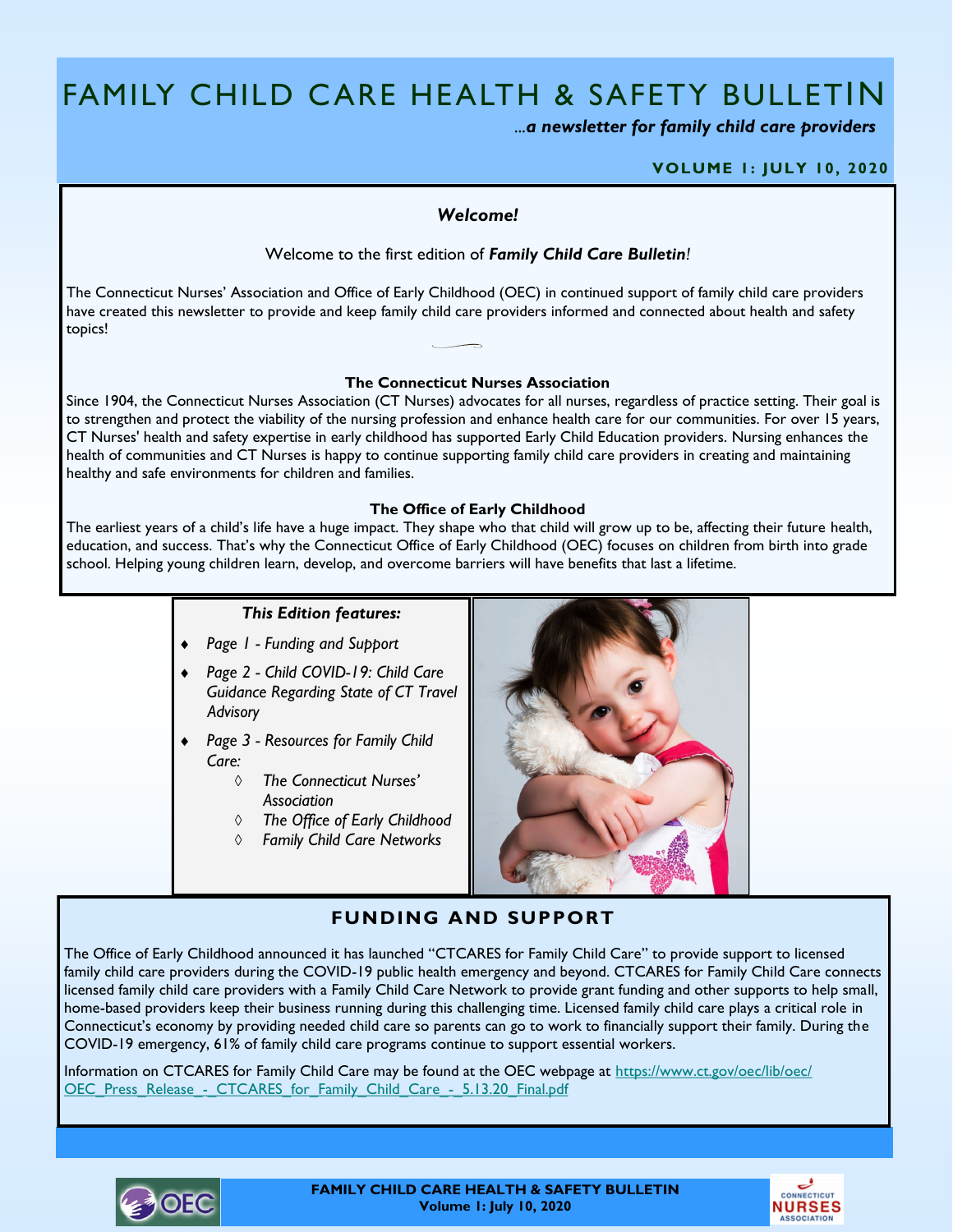| <b>COVID-19:</b><br><b>Child Care Guidance Regarding State of CT Travel Advisories</b><br>(https://www.ctoec.org/wp-content/uploads/2020/07/COVID-19-Memo-26-Child-Care-Guidance-Travel-Advisories.pdf) |                                                                                                                                                                                                                                                                                                                                                                                                                                                                                                                                                                                                                                                                      |
|---------------------------------------------------------------------------------------------------------------------------------------------------------------------------------------------------------|----------------------------------------------------------------------------------------------------------------------------------------------------------------------------------------------------------------------------------------------------------------------------------------------------------------------------------------------------------------------------------------------------------------------------------------------------------------------------------------------------------------------------------------------------------------------------------------------------------------------------------------------------------------------|
|                                                                                                                                                                                                         |                                                                                                                                                                                                                                                                                                                                                                                                                                                                                                                                                                                                                                                                      |
| Ned Lamont<br>Governor<br>Susan Bysiewicz<br><b>Lt.</b> Governor                                                                                                                                        | <b>STATE OF CONNECTICUT</b><br>Connacticut Cifice of<br>OFFICE OF EARLY CHILDHOOD<br><b>Early Childhood</b><br><b>Beth Bye</b><br>Commissioner                                                                                                                                                                                                                                                                                                                                                                                                                                                                                                                       |
| DATE:                                                                                                                                                                                                   | July 7, 2020                                                                                                                                                                                                                                                                                                                                                                                                                                                                                                                                                                                                                                                         |
| TO:                                                                                                                                                                                                     | <b>Providers of Services to Young Children</b>                                                                                                                                                                                                                                                                                                                                                                                                                                                                                                                                                                                                                       |
| <b>FROM:</b>                                                                                                                                                                                            | <b>Beth Bye, Commissioner</b>                                                                                                                                                                                                                                                                                                                                                                                                                                                                                                                                                                                                                                        |
| RE.                                                                                                                                                                                                     | <b>Conoravirus Memo #26</b><br><b>Child Care Guidance Regarding State of CT Travel Advisories</b>                                                                                                                                                                                                                                                                                                                                                                                                                                                                                                                                                                    |
|                                                                                                                                                                                                         | traveling into Connecticut from a state that has a new daily positive test rate higher than 10 per<br>100,000 residents or a state with a 10% or higher positivity rate over a 7-day rolling average are<br>directed to self-quarantine for a 14-day period from the time of last contact within the<br>identified state. While this Order is advisory and strongly urges visitors to Connecticut from an<br>identified state and residents returning to Connecticut from an identified state to self-<br>quarantine, it is up to individuals to abide by the advisory.<br>The OEC strongly urges programs to develop a written policy that outlines how the program |
|                                                                                                                                                                                                         | will implement this travel advisory and share such policy with all staff and parents.<br>In developing this policy, the program may wish to consider:                                                                                                                                                                                                                                                                                                                                                                                                                                                                                                                |
|                                                                                                                                                                                                         | • Reference to the advisory by the State of Connecticut;<br>. Inclusion of the web address for travel advisory as the source of information:                                                                                                                                                                                                                                                                                                                                                                                                                                                                                                                         |
|                                                                                                                                                                                                         | https://portal.ct.gov/Coronavirus/Covid-19-Knowledge-Base/Travel-In-or-Out-of-CT;<br>• Identification of any steps the program will take relative to children and its employees<br>who travel to identified states;<br>• Posting the policy and/or the travel advisory on site at the program;                                                                                                                                                                                                                                                                                                                                                                       |
|                                                                                                                                                                                                         | • The term of the policy to coincide with the travel advisory or until Executive Order 7BBB<br>expires.                                                                                                                                                                                                                                                                                                                                                                                                                                                                                                                                                              |
|                                                                                                                                                                                                         | The State of Connecticut maintains an information page related to the travel advisory and all<br>state residents are urged to consult it regarding their travel and any subsequent need for self-<br>quarantine. This information is available at: https://portal.ct.gov/Coronavirus/Covid-19-<br>Knowledge-Base/Travel-In-or-Out-of-CT.                                                                                                                                                                                                                                                                                                                             |
|                                                                                                                                                                                                         | The CDC guidance for travelers is available at https://www.cdc.gov/coronavirus/2019-<br>ncov/travelers/travel-in-the-us.html.                                                                                                                                                                                                                                                                                                                                                                                                                                                                                                                                        |
|                                                                                                                                                                                                         | Phone: (860) 500-4412 - Fax: (860) 326-0554<br>450 Columbus Boulevard, Suite 301<br>Hartford, Connecticut 06103<br>www.ct.gov/oec<br>Affirmative Action/Equal Opportunity Employer                                                                                                                                                                                                                                                                                                                                                                                                                                                                                   |
|                                                                                                                                                                                                         |                                                                                                                                                                                                                                                                                                                                                                                                                                                                                                                                                                                                                                                                      |



**FAMILY CHILD CARE HEALTH & SAFETY BULLETIN Volume 1: July 10, 2020**